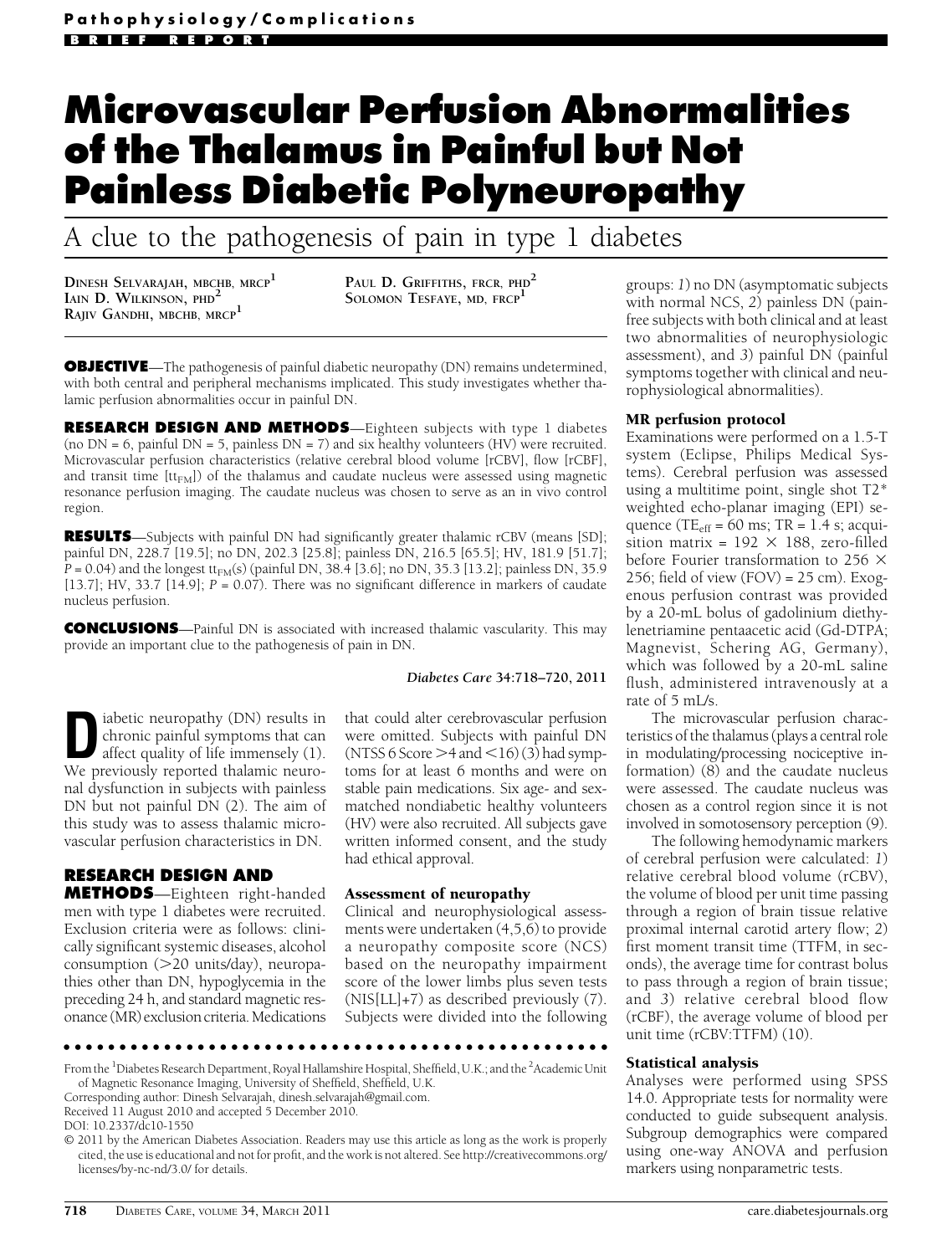RESULTS—Subjects with painful DN (62.0 [3.9]) were significantly older than those with no DN (44.9 [7.1]) and HV  $(45.8 \, [14.7]; P = 0.03;$  painful DN vs. no DN, P = 0.005, 95% CI 5.7–28.5; painful DN vs. HV, P = 0.01, 95% CI 3.8–28.5). Subjects were matched for BMI (HV 26.7 [5.2], no DN 30.2 [3.9], painless DN 25.6 [2.3], painful DN 31.1 [5.1];  $P = 0.08$ ) and  $HbA_{1c}$  (no DN 8.4 [0.2]), painless DN 8.9 [0.9], and painful DN 7.7 [0.9];  $P = 0.71$ ). Subjects with painful DN (NCS 31.0 [9.5]) and painless DN (21.8 [15.5]) had comparable severity of neuropathy, which were greater than those with no DN (1.0 [1.1]). There was no difference in the presence of microvascular complications (diabetic retinopathy data from retinal screening database; painful DN  $[n = 3]$ , painless DN  $[n = 2]$ , no DN  $[n = 2]$ , and diabetic nephropathy based on albumin:creatinine ratio; painful DN  $[n = 3]$ , painless DN  $[n = 3]$ , no DN  $[n = 1]$ ) between subjects.

Figure 1 is a composite time profile of thalamic perfusion of the study groups. The bolus arrival time (in seconds) was delayed in both neuropathy subgroups (painful DN 28.6 [1.6] and painless DN 27.3 [2.4]) compared with HV 23.6 (6.3) and no DN 24.2 (5.9),  $P = 0.7$ ,  $\chi^2 = 1.3$ . Overall group comparison showed that subjects with painful DN (rCBV 228.7 [19.5]) have the tallest peak concentration of Gd-DTPA and significantly greater mean thalamic rCBV compared with HV (181.9 [51.7]), no DN (202.3 [25.8]), and painless DN (216.5 [65.5]); P = 0.04,

 $\chi^2$  = 8.3). Subjects with painful DN (TTFM 38.4 [3.6]) had the longest thalamic TTFM (in seconds) compared with the other study groups (HV 33.7 [14.9]), no DN 35.3 [13.2], painless DN 35.9 [13.7];  $P = 0.07$ ,  $\chi^2 = 6.9$ ). Caudate nucleus perfusion markers were not significantly different between groups.

CONCLUSIONS—Painful DN is the most distressing complication of diabetes (11), but unfortunately current treatments are often ineffective (12). This may be as a result of our poor understanding of the pathophysiological processes involved (13). Using established MR perfusion techniques, we demonstrated increased thalamic vascularity (increased rCBV) with sluggish flow (prolonged TTFM) in painful DN, possibly reflecting underlying vasodilatation. Delay in bolus arrival time in both neuropathy subgroups reflects the burden of underlying vascular disease. Similar perfusion abnormalities have been described in the sural nerve (14). Despite this, there remains clear difference in the perfusion profiles of both painful and painless DN. There were no significant differences in the microvascular perfusion characteristics of the caudate nucleus. Unlike the caudate, the thalamus plays a central role in modulating/processing somatosensory information that is relayed to the cerebral cortex (8).

We have previously reported that preservation of thalamic neuronal function may be a prerequisite for the perception of pain in DN (2). Hyperexcitable



thalamic neurons have since been reported to contribute to neuropathic pain in experimental diabetes (15). Thus thalamic neurons can act as central generators or amplifiers of pain in diabetes. Our finding of elevated thalamic perfusion may be related to increased neuronal activity.

Limitations of the current study include an age spread of several years between cohorts, and age is a factor in cerebral hypoperfusion. Paradoxically, however, subjects with painful DN comprised the oldest cohort but possessed the greatest thalamic rCBV. This would suggest comparative hyperperfusion rather than hypoperfusion. Interestingly, the difference in thalamic microvascular perfusion between painful and painless DN is not reflected by microvascular disease burden elsewhere with comparable prevalence of minimal retinopathy and nephropathy in both groups.

Our goal was to assess whether thalamic perfusion abnormalities are present in DN. The data presented here at least preliminarily support this view. A larger study with sample sizes of 12 from each of the four groups would achieve 91% power to detect significant differences among the groups. Future MR perfusion studies may lead to identification of objective hemodynamic correlates of painful DN enabling the targeting of specific components of the pain matrix pharmacologically, hopefully resulting in the development of more effective and better tolerated drugs.

Acknowledgments—This research was supported by a Diabetes UK grant.

No potential conflicts of interest relevant to this article were reported.

D.S. researched data and wrote the article. I.D.W. researched data, contributed to discussion, and reviewed and edited the article. R.G. researched data and contributed to discussion. P.D.G. contributed to discussion. S.T. researched data, contributed to discussion, and reviewed and edited the article.

Parts of this study were presented in abstract form at the American Diabetes Association 69th Scientific Sessions, New Orleans, Louisiana, 5–9 June 2009.

The authors would like to acknowledge the invaluable contributions of the radiographers in this study.

## References

1. Vileikyte L, Leventhal H, Gonzalez JS, et al. Diabetic peripheral neuropathy and depressive symptoms: the association revisited. Diabetes Care 2005;28:2378–2383

40 35 30 25 20 15  $10<sub>1</sub>$  ${\bf 5}$ 0  $10$ 20 30 40 50 60 70 80 90 100 110 130  $\bf{0}$ 120

**Figure 1—Composite concentration time profiles of the bolus passage of exogenous contrast** 

 $C(t)$ Time (sec)